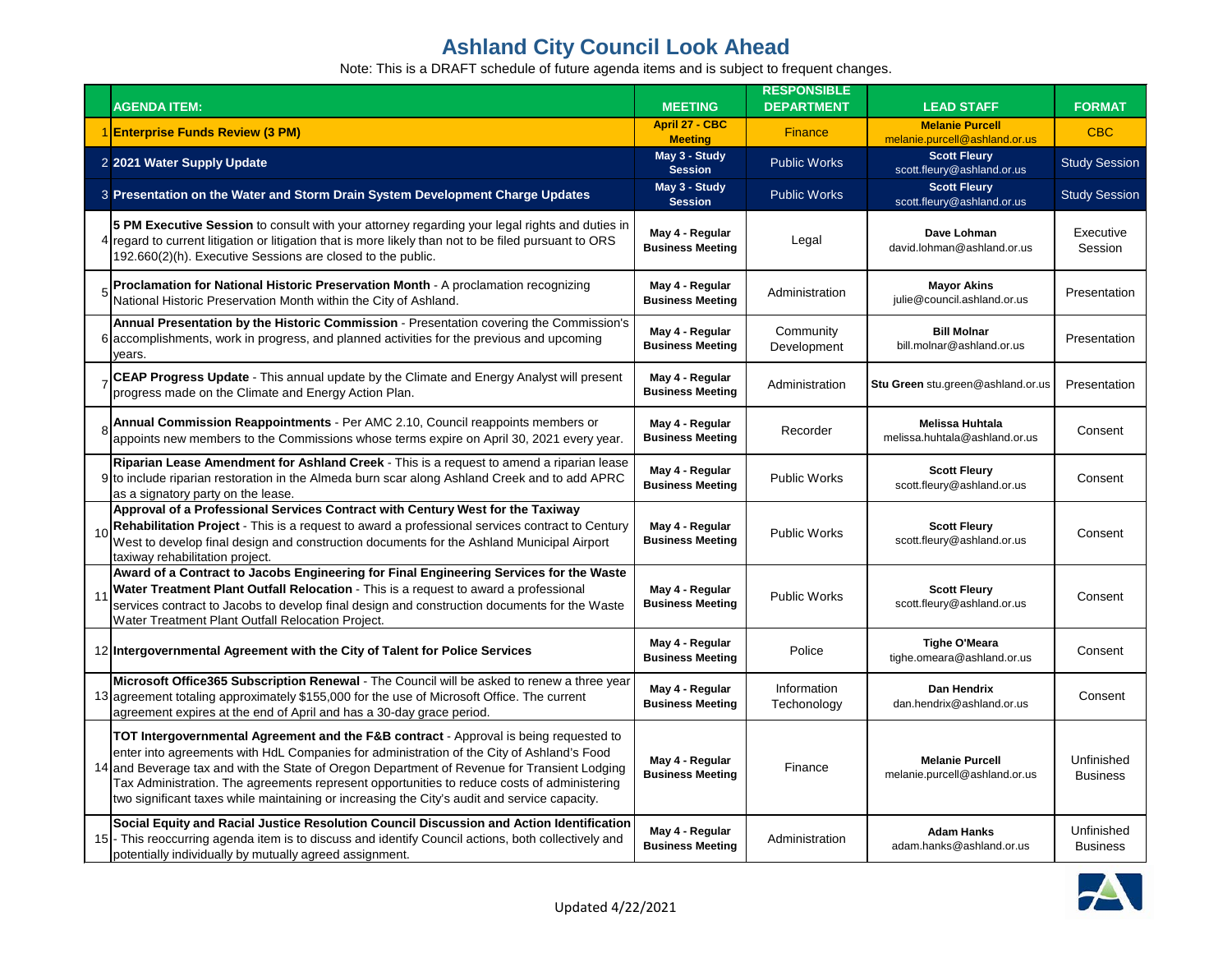|    | First Reading of an Ordinance relating to Chronic Nuisance Properties; Amending AMC<br>9.18.020 - This is the time set for first reading of proposed Ordinance No. 3196 relating to<br>chronic nuisance properties and amending Ashland Municipal Code (AMC) 9.18.020.<br>16 Proposed Ordinance No. 3196 would update several references to the Oregon Revised<br>Statutes contained in AMC 9.18.020 and would expand the definition of chronic nuisance<br>property to include two additional offenses. It would also extend the time during which a<br>property could be deemed a chronic nuisance by thirty (30) days. | May 4 - Regular<br><b>Business Meeting</b>  | Legal                         | Dave Lohman<br>david.lohman@ashland.or.us                                                       | Ordinances,<br>Resolutions,<br>and Contracts |
|----|---------------------------------------------------------------------------------------------------------------------------------------------------------------------------------------------------------------------------------------------------------------------------------------------------------------------------------------------------------------------------------------------------------------------------------------------------------------------------------------------------------------------------------------------------------------------------------------------------------------------------|---------------------------------------------|-------------------------------|-------------------------------------------------------------------------------------------------|----------------------------------------------|
|    | 17 Quarterly FY2021 Financial Update/ Budget Amendment (if needed)                                                                                                                                                                                                                                                                                                                                                                                                                                                                                                                                                        | May 4 - Regular<br><b>Business Meeting</b>  | Finance                       | <b>Melanie Purcell</b><br>melanie.purcell@ashland.or.us                                         | <b>New Business</b>                          |
|    | Recology Solid Waste and Recycling Rate Resolution - Council will review and discuss the<br>rate changes recommended by Recology.                                                                                                                                                                                                                                                                                                                                                                                                                                                                                         | May 4 - Regular<br><b>Business Meeting</b>  | Administration                | <b>Adam Hanks</b><br>adam.hanks@ashland.or.us                                                   | <b>New Business</b>                          |
|    | First Reading of Wildfire Mitigation Construction Standards Code (R-327) - Presentation<br>19 of amendments to Chapter 15 and first reading of an ordinance that adopts R327.4 for<br>implementation to residential construction within Ashland city limits.                                                                                                                                                                                                                                                                                                                                                              | May 4 - Regular<br><b>Business Meeting</b>  | Community<br>Development/Fire | <b>Bill Molnar</b><br>bill.molnar@ashland.or.us<br>Ralph<br>Sartain ralph.sartain@ashland.or.us | Ordinances,<br>Resolutions,<br>and Contracts |
|    | Second Reading of Social Equity and Racial Justice Commission Ordinance - This<br>20 reading will allow Council to give a final review and approve the creation of the Social Equity<br>and Racial Justice Commission.                                                                                                                                                                                                                                                                                                                                                                                                    | May 4 - Regular<br><b>Business Meeting</b>  | Legal                         | Dave Lohman<br>david.lohman@ashland.or.us                                                       | Ordinances,<br>Resolutions,<br>and Contracts |
|    | 21 Adopt Budget Recommendation to the City Council (3 PM)                                                                                                                                                                                                                                                                                                                                                                                                                                                                                                                                                                 | May 11 - CBC<br><b>Meeting</b>              | <b>Finance</b>                | <b>Melanie Purcell</b><br>melanie.purcell@ashland.or.us                                         | <b>CBC</b>                                   |
|    | 22 Review Housing Capacity Analysis                                                                                                                                                                                                                                                                                                                                                                                                                                                                                                                                                                                       | May 17 - Study<br><b>Session</b>            | Community<br>Development      | <b>Bill Molnar</b><br>bill.molnar@ashland.or.us                                                 | <b>Study Session</b>                         |
|    | 23 Discussion of Proposed Land Use Code Amendment - Duplexes on Single Family Lots                                                                                                                                                                                                                                                                                                                                                                                                                                                                                                                                        | May 17 - Study<br><b>Session</b>            | Community<br>Development      | <b>Bill Molnar</b><br>bill.molnar@ashland.or.us                                                 | <b>Study Session</b>                         |
|    | Executive Session to conduct deliberations with persons you have designated to carry on<br>24 Iabor negotiations, pursuant to ORS 192.660(2)(d). Executive Sessions are closed to the<br>public.                                                                                                                                                                                                                                                                                                                                                                                                                          | May 18 - Regular<br><b>Business Meeting</b> | Human<br>Resources/Legal      | <b>Tina Gray</b><br>tina.gray@ashland.or.us<br>David<br>Lohman<br>david.lohman@ashland.or.us    | Executive<br>Session                         |
| 25 | Presentation of Fiscal Year 2019-2020 Single Audit & Introduction to Fiscal Year 2020-<br>2021 Audit Process                                                                                                                                                                                                                                                                                                                                                                                                                                                                                                              | May 18 - Regular<br><b>Business Meeting</b> | Finance                       | <b>Melanie Purcell</b><br>melanie.purcell@ashland.or.us                                         | Presentation                                 |
|    | Police Annual Report to Council (Formerly Use of Force Report) - This presentation will<br>26 include use of force, crime and clearance rates, an update on the enhanced law enforcement<br>area (ELEA) as well as an update on the use of section 10.58 of the Ashland Municipal Code.                                                                                                                                                                                                                                                                                                                                   | May 18 - Regular<br><b>Business Meeting</b> | Police                        | <b>Tighe O'Meara</b><br>tighe.omeara@ashland.or.us                                              | Presentation                                 |
| 27 | COVID-19 Emergency Declaration - Possibly extending the COVID-19 emergency<br>declaration.                                                                                                                                                                                                                                                                                                                                                                                                                                                                                                                                | May 18 - Regular<br><b>Business Meeting</b> | Legal                         | Dave Lohman<br>david.lohman@ashland.or.us                                                       | Presentation                                 |
|    | 28 Purchase of Land/Easement for 2290 E. Main Street                                                                                                                                                                                                                                                                                                                                                                                                                                                                                                                                                                      | May 18 - Regular<br><b>Business Meeting</b> | Parks & Recreation            | <b>Michael Black</b><br>michael.black@ashland.or.us                                             | Consent                                      |
|    | Social Equity and Racial Justice Resolution Council Discussion and Action Identification<br>- This reoccurring agenda item is to discuss and identify Council actions, both collectively and<br>potentially individually by mutually agreed assignment.                                                                                                                                                                                                                                                                                                                                                                   | May 18 - Regular<br><b>Business Meeting</b> | Administration                | <b>Adam Hanks</b><br>adam.hanks@ashland.or.us                                                   | Unfinished<br><b>Business</b>                |
|    | 30 Utility Rate Review                                                                                                                                                                                                                                                                                                                                                                                                                                                                                                                                                                                                    | May 18 - Regular<br><b>Business Meeting</b> | Finance                       | <b>Melanie Purcell</b><br>melanie.purcell@ashland.or.us                                         | <b>New Business</b>                          |

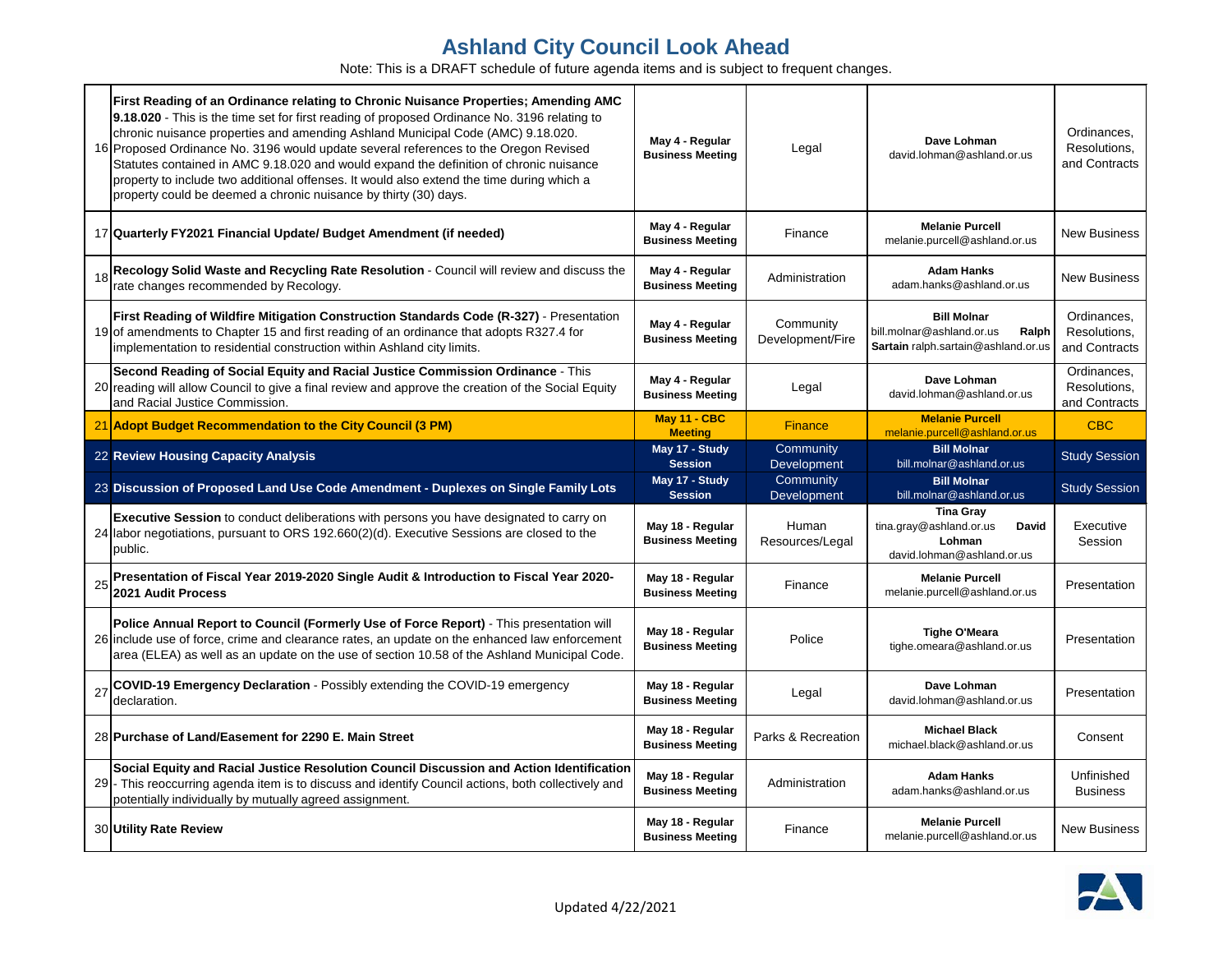| 31 | Approval of a Reimbursement Resolution for Capital Improvement Projects for the 2021-<br>23 Budget Biennium                                                                                                                                                                                                                                                                                                                                                                                                                                                                                                                | May 18 - Regular<br><b>Business Meeting</b> | <b>Public Works</b>           | <b>Scott Fleury</b><br>scott.fleury@ashland.or.us                                               | Ordinances,<br>Resolutions,<br>and Contracts  |
|----|----------------------------------------------------------------------------------------------------------------------------------------------------------------------------------------------------------------------------------------------------------------------------------------------------------------------------------------------------------------------------------------------------------------------------------------------------------------------------------------------------------------------------------------------------------------------------------------------------------------------------|---------------------------------------------|-------------------------------|-------------------------------------------------------------------------------------------------|-----------------------------------------------|
|    | Second Reading of Wildfire Mitigation Construction Standards Code (R-327) - Second<br>32 reading of an ordinance that adopts R327.4 for implementation to residential construction<br>within Ashland city limits.                                                                                                                                                                                                                                                                                                                                                                                                          | May 18 - Regular<br><b>Business Meeting</b> | Community<br>Development/Fire | <b>Bill Molnar</b><br>bill.molnar@ashland.or.us<br>Ralph<br>Sartain ralph.sartain@ashland.or.us | Ordinances,<br>Resolutions,<br>and Contracts  |
|    | Second Reading of an Ordinance relating to Chronic Nuisance Properties; Amending<br>AMC 9.18.020 - This is the time set for first reading of proposed Ordinance No. 3196 relating<br>to chronic nuisance properties and amending Ashland Municipal Code (AMC) 9.18.020.<br>33 Proposed Ordinance No. 3196 would update several references to the Oregon Revised<br>Statutes contained in AMC 9.18.020 and would expand the definition of chronic nuisance<br>property to include two additional offenses. It would also extend the time during which a<br>property could be deemed a chronic nuisance by thirty (30) days. | May 18 - Regular<br><b>Business Meeting</b> | Legal                         | Dave Lohman<br>david.lohman@ashland.or.us                                                       | Ordinances,<br>Resolutions,<br>and Contracts  |
| 34 | No 5/31 Study Session - City Closed in Observance of Memorial Day                                                                                                                                                                                                                                                                                                                                                                                                                                                                                                                                                          |                                             |                               |                                                                                                 |                                               |
|    | Proclamation for Flag Day - Proclamation recognizing Flag Day and urging all citizens of<br>35 Ashland to join in with the Ashland Elks Lodge #944 to Pledge of Allegiance to our Flag and<br>Nation.                                                                                                                                                                                                                                                                                                                                                                                                                      | June 1 - Regular<br><b>Business Meeting</b> | Administration                | <b>Mayor Akins</b><br>julie@council.ashland.or.us                                               | Presentation                                  |
| 36 | Band Board Annual Report - Presentation covering the Commission's accomplishments, work in progress, and planned activities for the previous and upcoming years.                                                                                                                                                                                                                                                                                                                                                                                                                                                           | June 1 - Regular<br><b>Business Meeting</b> | Administration                | <b>Adam Hanks</b><br>adam.hanks@ashland.or.us                                                   | Presentation                                  |
| 37 | Public Hearing and First Reading for Land Use Code Amendment; Duplexes on Single<br><b>Family Lots</b>                                                                                                                                                                                                                                                                                                                                                                                                                                                                                                                     | June 1 - Regular<br><b>Business Meeting</b> | Community<br>Development      | <b>Bill Molnar</b><br>bill.molnar@ashland.or.us                                                 | <b>Public Hearing</b><br>and First<br>Reading |
| 38 | Public Hearing for the Adoption of FY2021-2023 Biennial Budget - Adoption of the Budget<br>will include approval of multiple resolutions to levy taxes, to certifying City services to qualify for<br>State subventions, to declare the City's election to receive State revenues, and to adopt the<br>biennial budget and making appropriations.                                                                                                                                                                                                                                                                          | June 1 - Regular<br><b>Business Meeting</b> | Finance                       | <b>Melanie Purcell</b><br>melanie.purcell@ashland.or.us                                         | <b>Public Hearing</b>                         |
|    | 39 Union Pacific Railroad Property Reclamation Update                                                                                                                                                                                                                                                                                                                                                                                                                                                                                                                                                                      | June 1 - Regular<br><b>Business Meeting</b> | Administration                | <b>Adam Hanks</b><br>adam.hanks@ashland.or.us                                                   | <b>New Business</b>                           |
|    | 40 Food and Beverage Tax Wastewater Debt Repayment                                                                                                                                                                                                                                                                                                                                                                                                                                                                                                                                                                         | June 1 - Regular<br><b>Business Meeting</b> | Finance                       | <b>Melanie Purcell</b><br>melanie.purcell@ashland.or.us                                         | New Business                                  |
|    | 41 Resolutions on Rates and Fees                                                                                                                                                                                                                                                                                                                                                                                                                                                                                                                                                                                           | June 1 - Regular<br><b>Business Meeting</b> | Finance                       | <b>Melanie Purcell</b><br>melanie.purcell@ashland.or.us                                         | Ordinances,<br>Resolutions,<br>and Contracts  |
|    | 42 First Reading of Tax Rate Ordinance                                                                                                                                                                                                                                                                                                                                                                                                                                                                                                                                                                                     | June 1 - Regular<br><b>Business Meeting</b> | Finance                       | <b>Melanie Purcell</b><br>melanie.purcell@ashland.or.us                                         | Ordinances,<br>Resolutions,<br>and Contracts  |

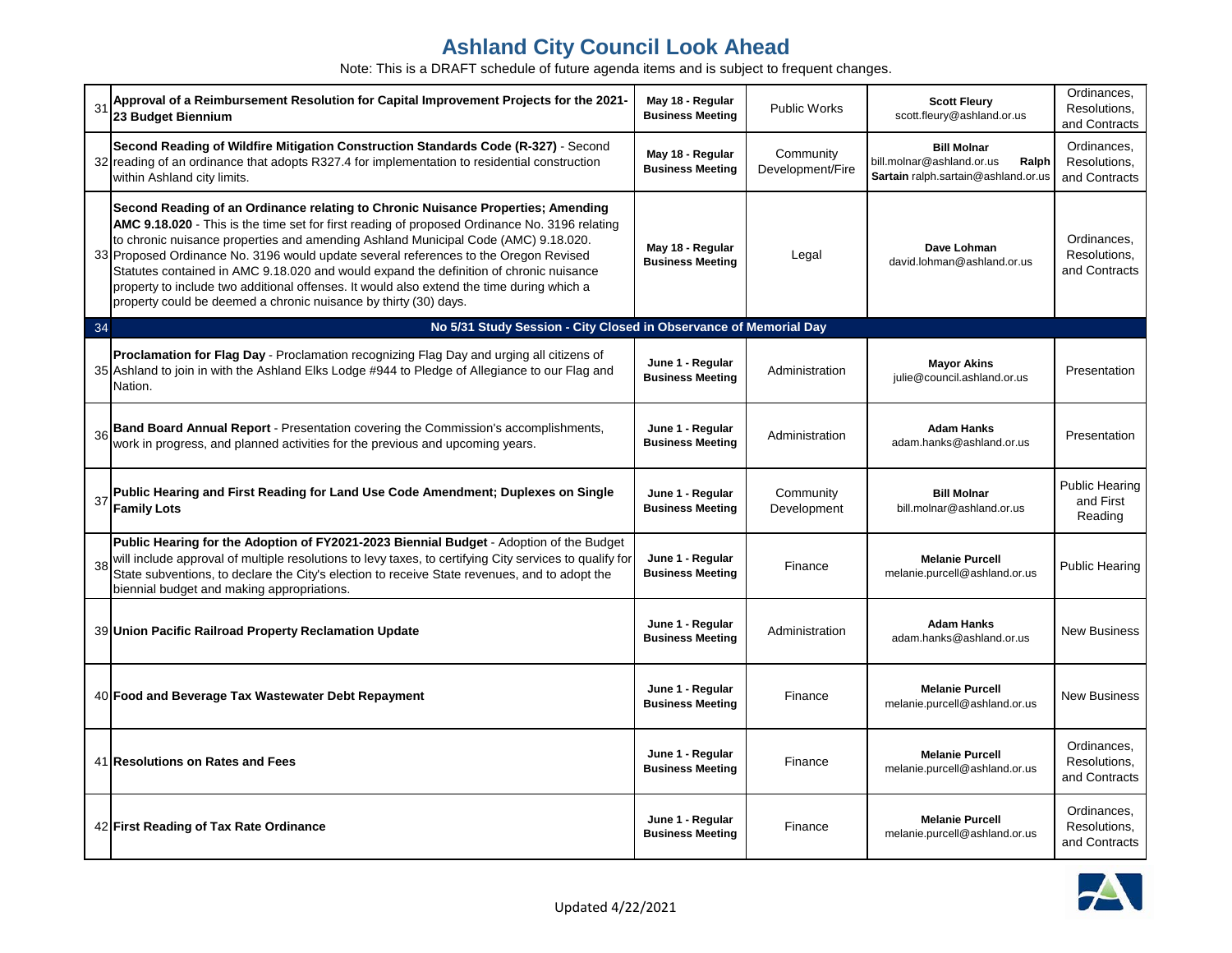|    | 43 Ambulance Service Financial Audit Report Presentation                                                                                                                                                                                                                                                                                                                                                                                     | June 14 - Study<br><b>Session</b>            | Fire/Administration      | <b>Ralph Sartain</b><br>ralph.sartain@ashland.or.us Adam<br>Hanks adam.hanks@ashland.or.us | <b>Study Session</b>                         |
|----|----------------------------------------------------------------------------------------------------------------------------------------------------------------------------------------------------------------------------------------------------------------------------------------------------------------------------------------------------------------------------------------------------------------------------------------------|----------------------------------------------|--------------------------|--------------------------------------------------------------------------------------------|----------------------------------------------|
| 44 | Proclamation for Bee City USA - Proclamation recognizing pollinator week as Ashland is<br>designated as a bee city.                                                                                                                                                                                                                                                                                                                          | June 15 - Regular<br><b>Business Meeting</b> | Administration           | <b>Mayor Akins</b><br>julie@council.ashland.or.us                                          | Presentation                                 |
| 45 | Approval of a Professional Services Contract for the Ashland Street Rehabilitation<br>Project                                                                                                                                                                                                                                                                                                                                                | June 15 - Regular<br><b>Business Meeting</b> | <b>Public Works</b>      | <b>Scott Fleury</b><br>scott.fleury@ashland.or.us                                          | Consent                                      |
| 46 | Approval of Professional Services Contract with Pathway Enterprises for Janitorial<br><b>Services</b>                                                                                                                                                                                                                                                                                                                                        | June 15 - Regular<br><b>Business Meeting</b> | Finance                  | <b>Melanie Purcell</b><br>melanie.purcell@ashland.or.us                                    | Consent                                      |
|    | 47 Contracts for Water Treatment Plant and Wastewater Treatment Plant Chemicals                                                                                                                                                                                                                                                                                                                                                              | June 15 - Regular<br><b>Business Meeting</b> | Finance                  | <b>Melanie Purcell</b><br>melanie.purcell@ashland.or.us                                    | Consent                                      |
|    | Social Equity and Racial Justice Resolution Council Discussion and Action Identification<br>48 - This reoccurring agenda item is to discuss and identify Council actions, both collectively and<br>potentially individually by mutually agreed assignment.                                                                                                                                                                                   | June 15 - Regular<br><b>Business Meeting</b> | Administration           | <b>Adam Hanks</b><br>adam.hanks@ashland.or.us                                              | Unfinished<br><b>Business</b>                |
|    | 49 Acceptance of Pallet Shelter and Urban Campground Grant Award                                                                                                                                                                                                                                                                                                                                                                             | June 15 - Regular<br><b>Business Meeting</b> | Community<br>Development | <b>Bill Molnar</b><br>bill.molnar@ashland.or.us                                            | <b>New Business</b>                          |
|    | 50 Quarterly FY2021 Financial Update/ Budget Amendment (if needed)                                                                                                                                                                                                                                                                                                                                                                           | June 15 - Regular<br><b>Business Meeting</b> | Finance                  | <b>Melanie Purcell</b><br>melanie.purcell@ashland.or.us                                    | <b>New Business</b>                          |
|    | Citizens' Budget Committee Annual Appointments - Council will vote on annual<br>51 appointments (including any new applicants) to the Citizens' Budget Committee as some<br>member's terms will expire on June 30.                                                                                                                                                                                                                           | June 15 - Regular<br><b>Business Meeting</b> | Recorder                 | <b>Melissa Huhtala</b><br>melissa.huhtala@ashland.or.us                                    | <b>New Business</b>                          |
|    | 52 Management Resolution                                                                                                                                                                                                                                                                                                                                                                                                                     | June 15 - Regular<br><b>Business Meeting</b> | <b>Human Resources</b>   | Tina Gray tina.gray@ashland.or.us                                                          | Ordinances,<br>Resolutions,<br>and Contracts |
|    | 53 Approval of Labor Contract with Ashland Police Association                                                                                                                                                                                                                                                                                                                                                                                | June 15 - Regular<br><b>Business Meeting</b> |                          | Human Resources   Tina Gray tina.gray@ashland.or.us                                        | Ordinances,<br>Resolutions.<br>and Contracts |
|    | First Reading of Municipal Audit Commission Ordinance - The Municipal Audit<br>Commission currently is comprised of the Mayor or a Councilor, one Budget Committee<br>54 member, and two citizens at large as well as the City Recorder as an ex-officio non-voting<br>member. With challenges in recruiting and retaining members, a suggestion to make the<br>Municipal Audit Commission a sub-committee of the Budget Committee was made. | June 15 - Regular<br><b>Business Meeting</b> | Finance                  | <b>Melanie Purcell</b><br>melanie.purcell@ashland.or.us                                    | Ordinances,<br>Resolutions,<br>and Contracts |

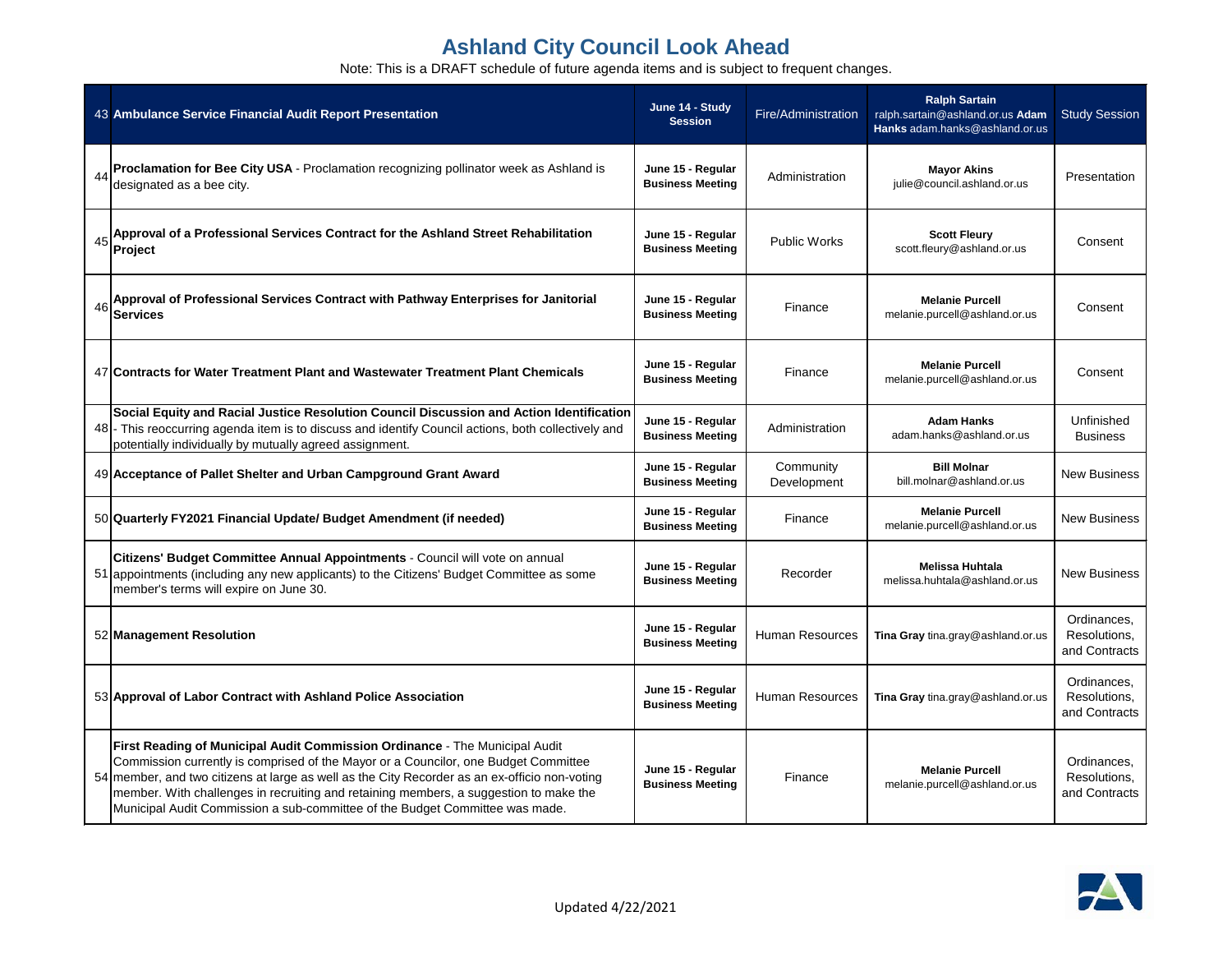|    | 55 First Reading of TOT Ordinance                                                                                                                                                                                                                                                                                                                                                                                                             | June 15 - Regular<br><b>Business Meeting</b> | Finance                  | <b>Melanie Purcell</b><br>melanie.purcell@ashland.or.us | Ordinances,<br>Resolutions,<br>and Contracts |
|----|-----------------------------------------------------------------------------------------------------------------------------------------------------------------------------------------------------------------------------------------------------------------------------------------------------------------------------------------------------------------------------------------------------------------------------------------------|----------------------------------------------|--------------------------|---------------------------------------------------------|----------------------------------------------|
|    | 56 Second Reading of Land Use Code Amendment; Duplexes on Single Family Lots                                                                                                                                                                                                                                                                                                                                                                  | June 15 - Regular<br><b>Business Meeting</b> | Community<br>Development | <b>Bill Molnar</b><br>bill.molnar@ashland.or.us         | Ordinances,<br>Resolutions,<br>and Contracts |
|    | 57 Second Reading of Tax Rate Ordinance                                                                                                                                                                                                                                                                                                                                                                                                       | June 15 - Regular<br><b>Business Meeting</b> | Finance                  | <b>Melanie Purcell</b><br>melanie.purcell@ashland.or.us | Ordinances,<br>Resolutions,<br>and Contracts |
| 58 | No 7/5 Study Session - City Closed in Observance of Independence Day                                                                                                                                                                                                                                                                                                                                                                          |                                              |                          |                                                         |                                              |
|    | Annual Report by the Forest Lands Commission - Presentation covering the Commission's<br>59 accomplishments, work in progress, and planned activities for the previous and upcoming<br>years.                                                                                                                                                                                                                                                 | July 6 - Regular<br><b>Business Meeting</b>  | Fire                     | <b>Chris Chambers</b><br>chris.chambers@ashland.or.us   | Presentation                                 |
|    | 60 Housing Capacity Needs Analysis                                                                                                                                                                                                                                                                                                                                                                                                            | July 6 - Regular<br><b>Business Meeting</b>  | Community<br>Development | <b>Bill Molnar</b><br>bill.molnar@ashland.or.us         | <b>New Business</b>                          |
|    | 61 Adoption of Updated Water and Storm Drain System Development Charges                                                                                                                                                                                                                                                                                                                                                                       | July 6 - Regular<br><b>Business Meeting</b>  | <b>Public Works</b>      | <b>Scott Fleury</b><br>scott.fleury@ashland.or.us       | <b>Public Hearing</b>                        |
|    | Second Reading of Municipal Audit Commission Ordinance - The Municipal Audit<br>Commission currently is comprised of the Mayor or a Councilor, one Budget Committee<br>62 member, and two citizens at large as well as the City Recorder as an ex-officio non-voting<br>member. With challenges in recruiting and retaining members, a suggestion to make the<br>Municipal Audit Commission a sub-committee of the Budget Committee was made. | July 6 - Regular<br><b>Business Meeting</b>  | Finance                  | <b>Melanie Purcell</b><br>melanie.purcell@ashland.or.us | Ordinances,<br>Resolutions,<br>and Contracts |
|    | 63 Second Reading of TOT Ordinance                                                                                                                                                                                                                                                                                                                                                                                                            | July 6 - Regular<br><b>Business Meeting</b>  | Finance                  | <b>Melanie Purcell</b><br>melanie.purcell@ashland.or.us | Ordinances,<br>Resolutions,<br>and Contracts |
|    | 64 Review and Next Steps for Existing and New Council Goals                                                                                                                                                                                                                                                                                                                                                                                   | July 19 - Study<br><b>Session</b>            | Administration           | <b>Adam Hanks</b><br>adam.hanks@ashland.or.us           | <b>Study Session</b>                         |
|    | Annual Report by the Wildfire Safety Commission - Presentation covering the<br>65 Commission's accomplishments, work in progress, and planned activities for the previous and<br>upcoming years.                                                                                                                                                                                                                                              | July 20 - Regular<br><b>Business Meeting</b> | Fire                     | <b>Chris Chambers</b><br>chris.chambers@ashland.or.us   | Presentation                                 |
|    | Social Equity and Racial Justice Resolution Council Discussion and Action Identification<br>66 - This reoccurring agenda item is to discuss and identify Council actions, both collectively and<br>potentially individually by mutually agreed assignment.                                                                                                                                                                                    | July 20 - Regular<br><b>Business Meeting</b> | Administration           | <b>Adam Hanks</b><br>adam.hanks@ashland.or.us           | Unfinished<br><b>Business</b>                |
|    | Adoption of the TAP Master Plan - A request of the Council to adopt the Talent Ashland<br>67 Phoenix Intertie (TAP) Master Plan as the associated planning document for the TAP intertie<br>system.                                                                                                                                                                                                                                           | July 20 - Regular<br><b>Business Meeting</b> | Public Works             | <b>Scott Fleury</b><br>scott.fleury@ashland.or.us       | <b>New Business</b>                          |

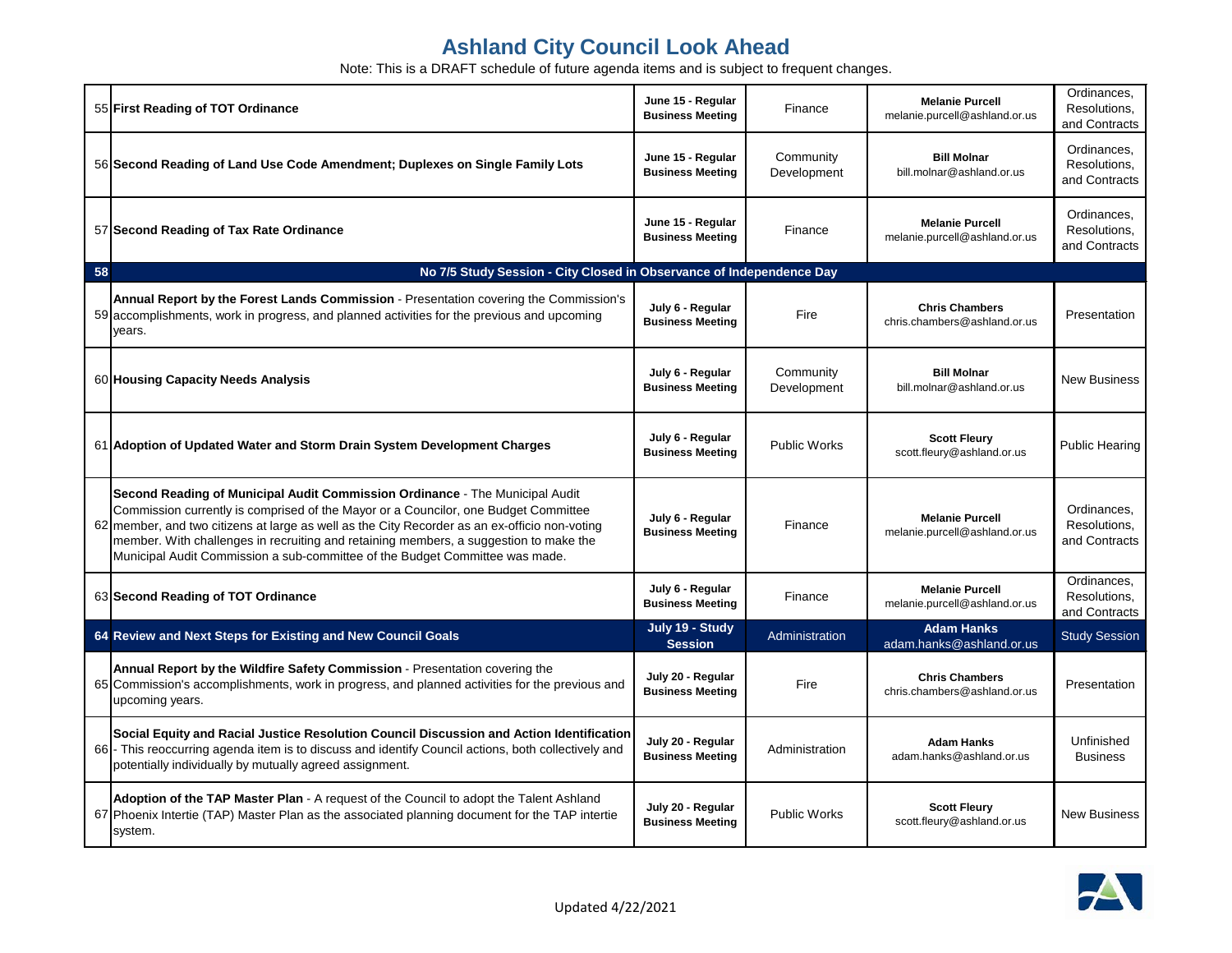|    | 68 Adoption of the Storm Drain Master Plan - A request of the Council to adopt the Storm Drain<br>Master Plan as the new associated planning document for the storm drain system.                                  | July 20 - Regular<br><b>Business Meeting</b>                | Public Works             | <b>Scott Fleury</b><br>scott.fleury@ashland.or.us | <b>New Business</b>                          |
|----|--------------------------------------------------------------------------------------------------------------------------------------------------------------------------------------------------------------------|-------------------------------------------------------------|--------------------------|---------------------------------------------------|----------------------------------------------|
|    | 69 Council Goals Resolution                                                                                                                                                                                        | July 20 - Regular<br><b>Business Meeting</b>                | Administration           | <b>Adam Hanks</b><br>adam.hanks@ashland.or.us     | <b>New Business</b>                          |
| 70 |                                                                                                                                                                                                                    | <b>August 2 - Study</b><br><b>Session</b>                   |                          |                                                   |                                              |
|    | Proclamation for Hiroshima and Nagasaki Day - Proclamation recognizing Hiroshima and<br>71 Nagasaki days in Ashland and inviting all citizens to participate in the Hiroshima - Nagasaki<br>Vigil activities.      | August 3 - Regular<br><b>Business Meeting</b>               | Administration           | <b>Mayor Akins</b><br>julie@council.ashland.or.us | Presentation                                 |
| 72 |                                                                                                                                                                                                                    | <b>August 16 - Study</b><br><b>Session</b>                  |                          |                                                   |                                              |
|    | <b>Conservation and Climate Outreach Commission Annual Report - Presentation covering</b><br>73 the Commission's accomplishments, work in progress, and planned activities for the previous<br>and upcoming years. | August 17 - Regular<br><b>Business Meeting</b>              | Administration           | Stu Green stu.green@ashland.or.us                 | Presentation                                 |
| 74 | No 9/6 Study Session - City Closed in Observance of Labor Day                                                                                                                                                      |                                                             |                          |                                                   |                                              |
| 75 | Proclamation for Home Inventory Week - A proclamation declaring Home Inventory Week in<br>Ashland and encouraging residents to prepare for natural disasters.                                                      | September 7 -<br><b>Regular Business</b><br><b>Meeting</b>  | Administration           | <b>Mayor Akins</b><br>julie@council.ashland.or.us | Presentation                                 |
|    | Climate Policy Commission Annual Report - Presentation covering the Commission's<br>76 accomplishments, work in progress, and planned activities for the previous and upcoming<br>years.                           | September 7 -<br><b>Regular Business</b><br><b>Meeting</b>  | Administration           | <b>Adam Hanks</b><br>adam.hanks@ashland.or.us     | Presentation                                 |
|    | 77 First Reading of Storm Drain Municipal Code Updates                                                                                                                                                             | September 7 -<br><b>Regular Business</b><br><b>Meeting</b>  | <b>Public Works</b>      | <b>Scott Fleury</b><br>scott.fleury@ashland.or.us | Ordinances,<br>Resolutions,<br>and Contracts |
| 78 |                                                                                                                                                                                                                    | September 20 -<br><b>Study Session</b>                      |                          |                                                   |                                              |
|    | Airport Commission Annual Report - Presentation covering the Commission's<br>79 accomplishments, work in progress, and planned activities for the previous and upcoming<br>vears.                                  | September 21 -<br><b>Regular Business</b><br><b>Meeting</b> | <b>Public Works</b>      | <b>Scott Fleury</b><br>scott.fleury@ashland.or.us | Presentation                                 |
| 80 |                                                                                                                                                                                                                    | <b>October 4 - Study</b><br><b>Session</b>                  |                          |                                                   |                                              |
|    | 81 Proclamation for Indigenous Peoples' Day                                                                                                                                                                        | October 5 - Regular<br><b>Business Meeting</b>              | Administration           | <b>Mayor Akins</b><br>julie@council.ashland.or.us | Presentation                                 |
|    | 82 Public Arts Commission Annual Report                                                                                                                                                                            | October 5 - Regular<br><b>Business Meeting</b>              | Community<br>Development | <b>Bill Molnar</b><br>bill.molnar@ashland.or.us   | Presentation                                 |
| 83 |                                                                                                                                                                                                                    | October 18 - Study<br><b>Session</b>                        |                          |                                                   |                                              |